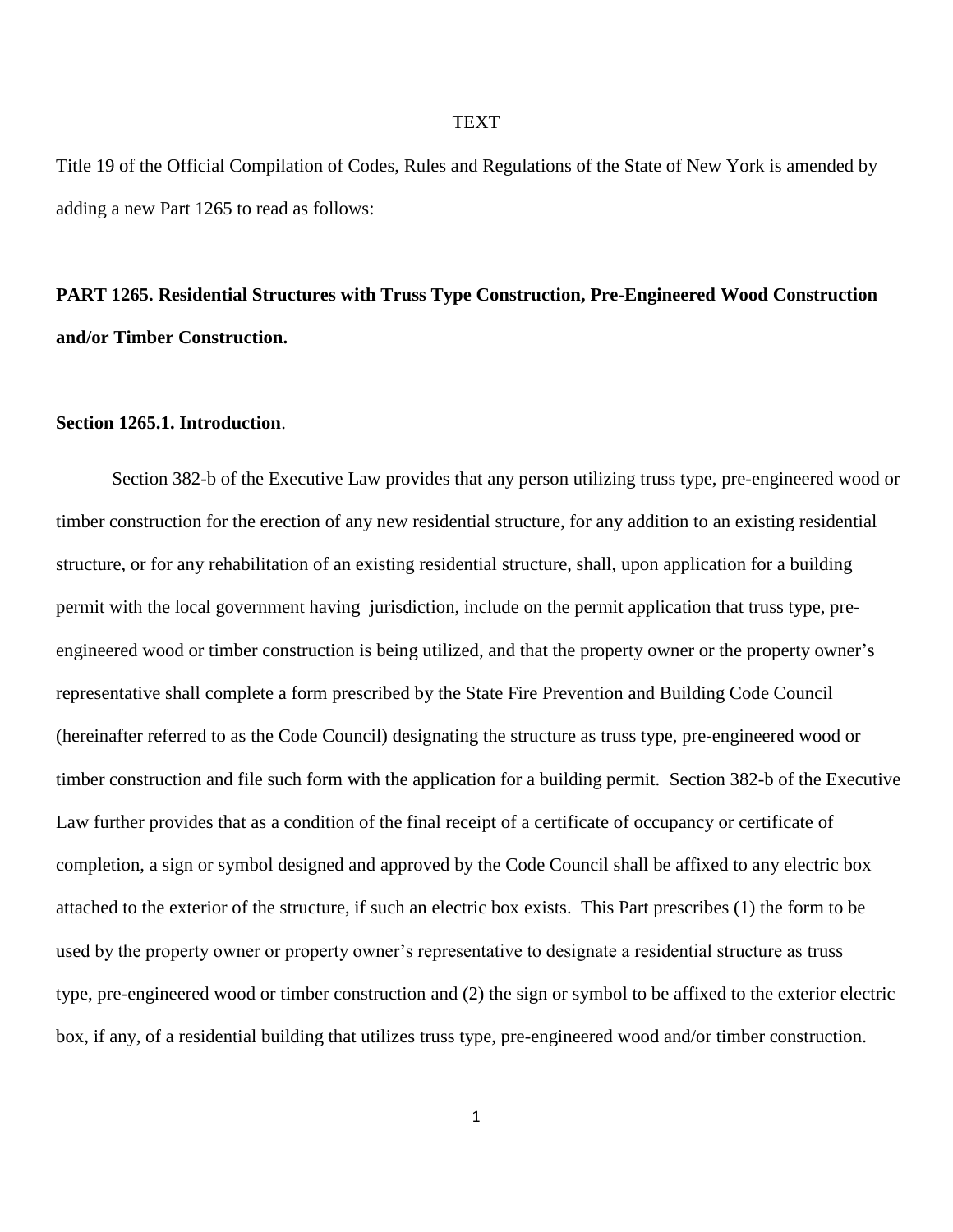## **Section 1265.2. Applicability.**

(a) This Part shall apply to (1) the construction of a new residential structure; (2) an addition to an existing residential structure, and (3) the rehabilitation of an existing residential structure.

(b) This Part shall not apply in any city having a population in excess of one million persons.

# **Section 1265.3. Definitions**.

For the purposes of this Part, the following terms shall have the following meanings:

ADDITION. The term "addition" shall mean an extension or increase in floor area or height of a residential structure*.*

AUTHORITY HAVING JURISDICTION. The term "authority having jurisdiction" shall mean the city, town, village, county, agency or other governmental unit responsible for administration and enforcement of the State Uniform Fire Prevention and Building Code with respect to the subject residential structure.

BCNYS. The term "BCNYS" shall mean the publication which is entitled Building Code of New York State and which is incorporated by reference in Part 1221 of this Title.

ELECTRIC BOX. The term "electric box" shall mean the box, if any, mounted on the exterior of the residential structure at the service point (as that term is defined in section E3401 of the RCNYS).

EXISTING RESIDENTIAL STRUCURE. The term "existing residential structure" means a residential structure that is already in existence at the time an addition or rehabilitation is commenced, without regard to the date of original construction of the residential structure.

NEW RESIDENTIAL STRUCTURE. The term "new residential structure" means a residential structure constructed on or after January 1, 2015.

PRE-ENGINEERED WOOD CONSTRUCTION. The term "pre-engineered wood construction" shall mean construction that uses, for any load-supporting purpose(s), girders, beams, or joists made using wood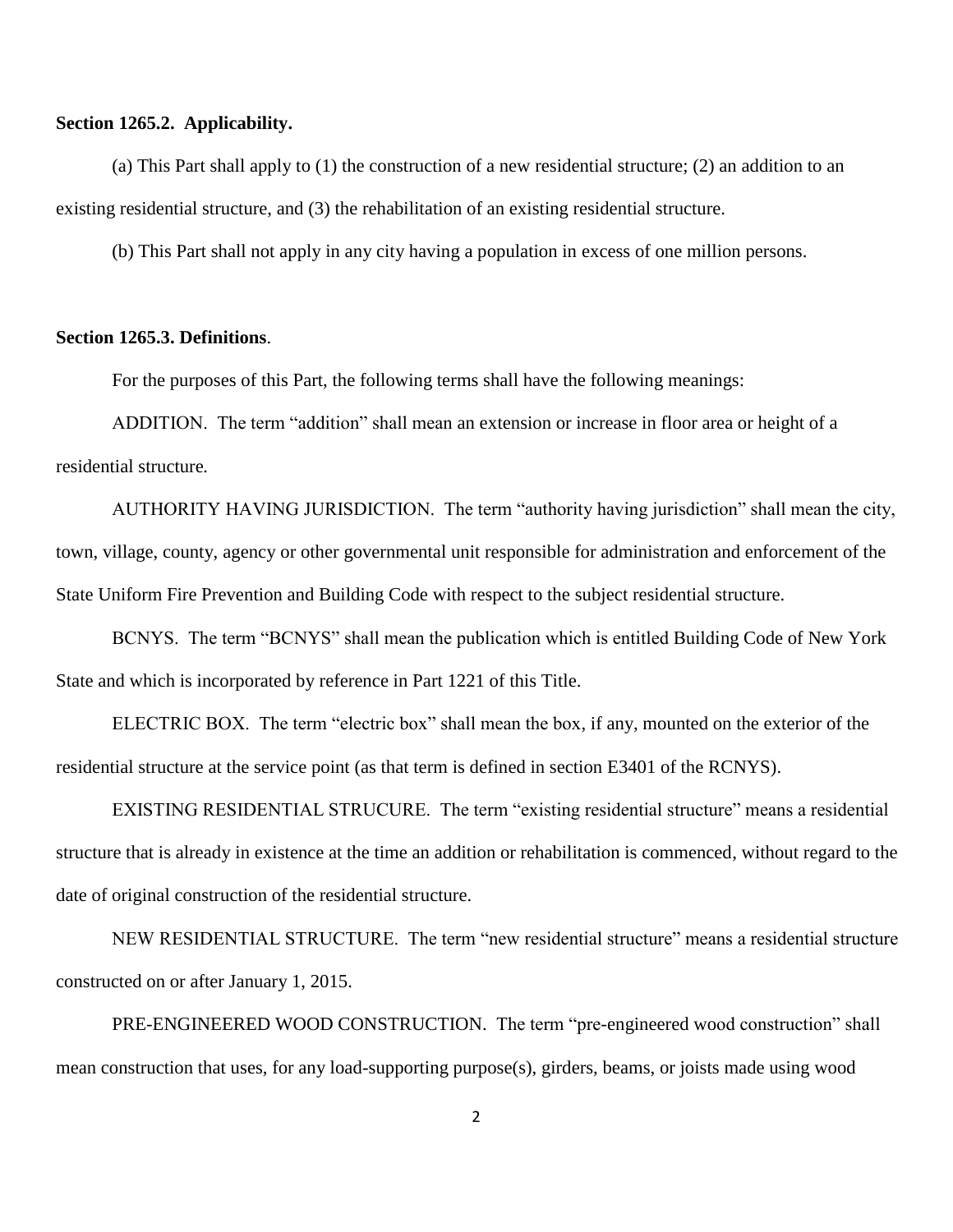components (or wood-based components) that are bonded together with adhesives (including, but not limited to, prefabricated wood I-joists, structural glued laminated timbers, structural log members, structural composite lumber, and cross-laminated timber).

RCNYS. The term "RCNYS" shall mean the publication which is entitled Residential Code of New York State and which is incorporated by reference in Part 1220 of this Title.

REHABILITATION. The term "rehabilitation" shall mean any repair, renovation, alteration or reconstruction work undertaken in an existing residential building.

RESIDENTIAL STRUCTURE. The term "residential structure" shall include one-family dwellings, two-family dwellings, and townhouses (as those terms are defined in the publication entitled RCNYS) and structures or portions of structures classified as Residential Group R in accordance with Chapter 3 of the BCNYS (excluding, however, hotels and motels which are classified as Group R-1 or R-2 occupancy in accordance with Chapter 3 of the BCNYS and which are subject to the provisions of Part 1264 of this Title).

TIMBER CONSTRUCTION. The term "timber construction" shall mean construction that uses, for any load-supporting purpose(s), solid or laminated wood having the minimum dimensions required for structures built using type IV construction (HT) in accordance section 602.4 of the BCNYS*.*

TRUSS TYPE CONSTRUCTION. The term "truss type construction" shall mean construction that uses, for any load-supporting purpose(s), a fabricated structure of wood or steel, made up of a series of members connected at their ends to form a series of triangles to span a distance greater than would be possible with any of the individual members on their own. Truss type construction shall not include (1) individual wind or seismic bracing components which form triangles when diagonally connected to the main structural system or (2) structural components that utilize solid plate web members.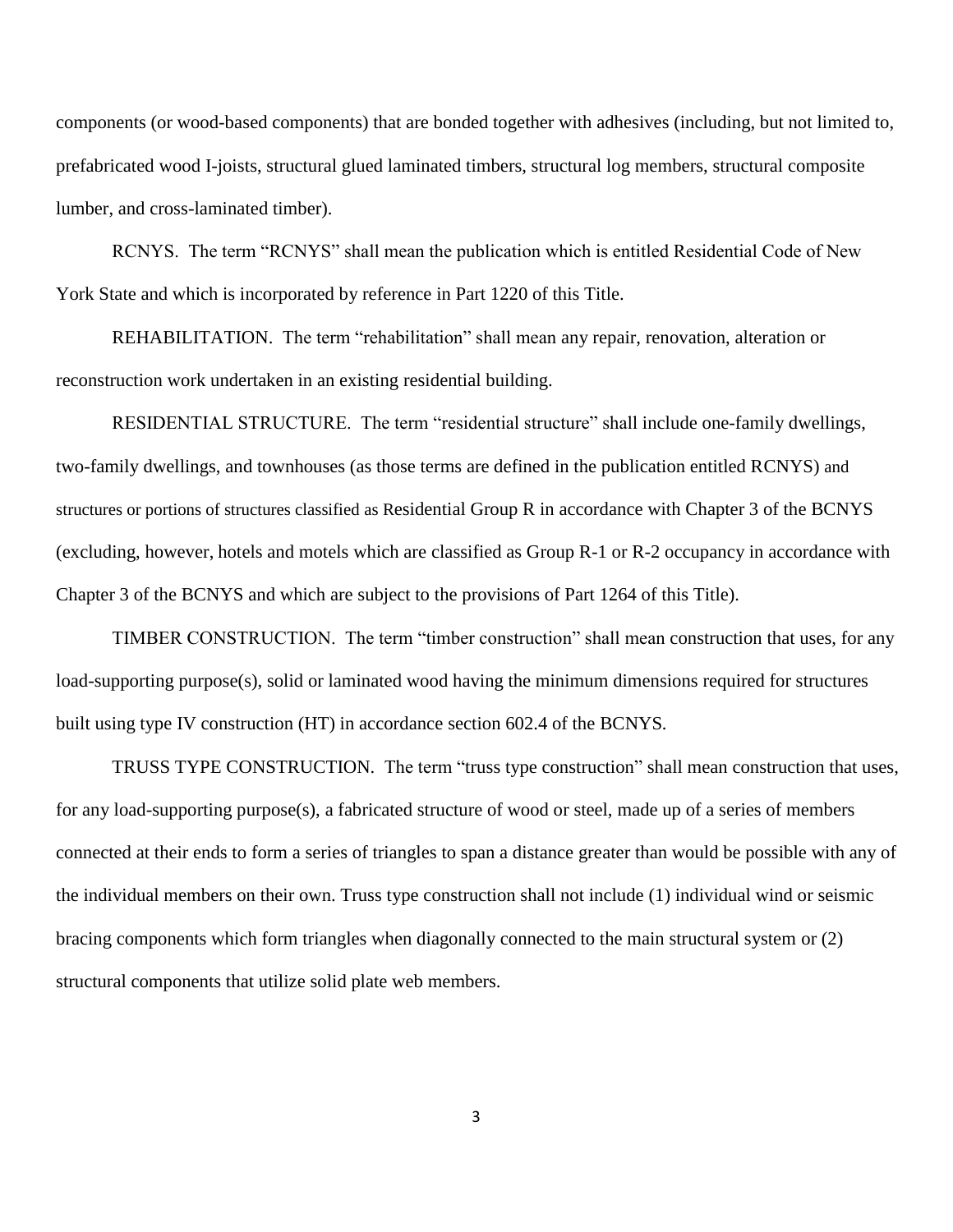## **Section 1265.3 Notice to be given to authority having jurisdiction.**

(a) When truss type construction, pre-engineered wood construction, and/or timber construction is to be utilized in the construction of a new residential structure or in an addition to or rehabilitation of an existing residential structure, the owner of such structure, or the owner's duly authorized representative, shall notify the authority having jurisdiction of that fact. Such notice shall be in writing and shall be provided to the authority having jurisdiction with the application for a building permit. In the case of a construction, addition or rehabilitation project commenced prior to January 1, 2015 and not completed prior to January 1, 2015, such notice shall be given as soon as practicable after January 1, 2015 and in any event prior to the issuance of the certificate of occupancy or certificate of compliance for such project.

(b) (1) The form to be used to give the notice required by subdivision (a) of this section shall be substantially similar to the following, with all applicable lines checked and all blanks filed in with the appropriate information:

NOTICE OF UTILIZATION OF TRUSS TYPE CONSTRUCTION, PRE-

# ENGINEERED WOOD CONSTRUCTION AND/OR TIMBER CONSTRUCTION

To: [insert name of authority having jurisdiction]

Owner: [insert name of owner of the subject property]

Subject Property: [insert street address and tax map number, if any, of the subject property]

Please take notice that the (check applicable line):

- \_\_ new residential structure
- \_\_ addition to existing residential structure
- \_\_ rehabilitation to existing residential structure

to be constructed or performed at the subject property reference above will utilize (check each applicable line):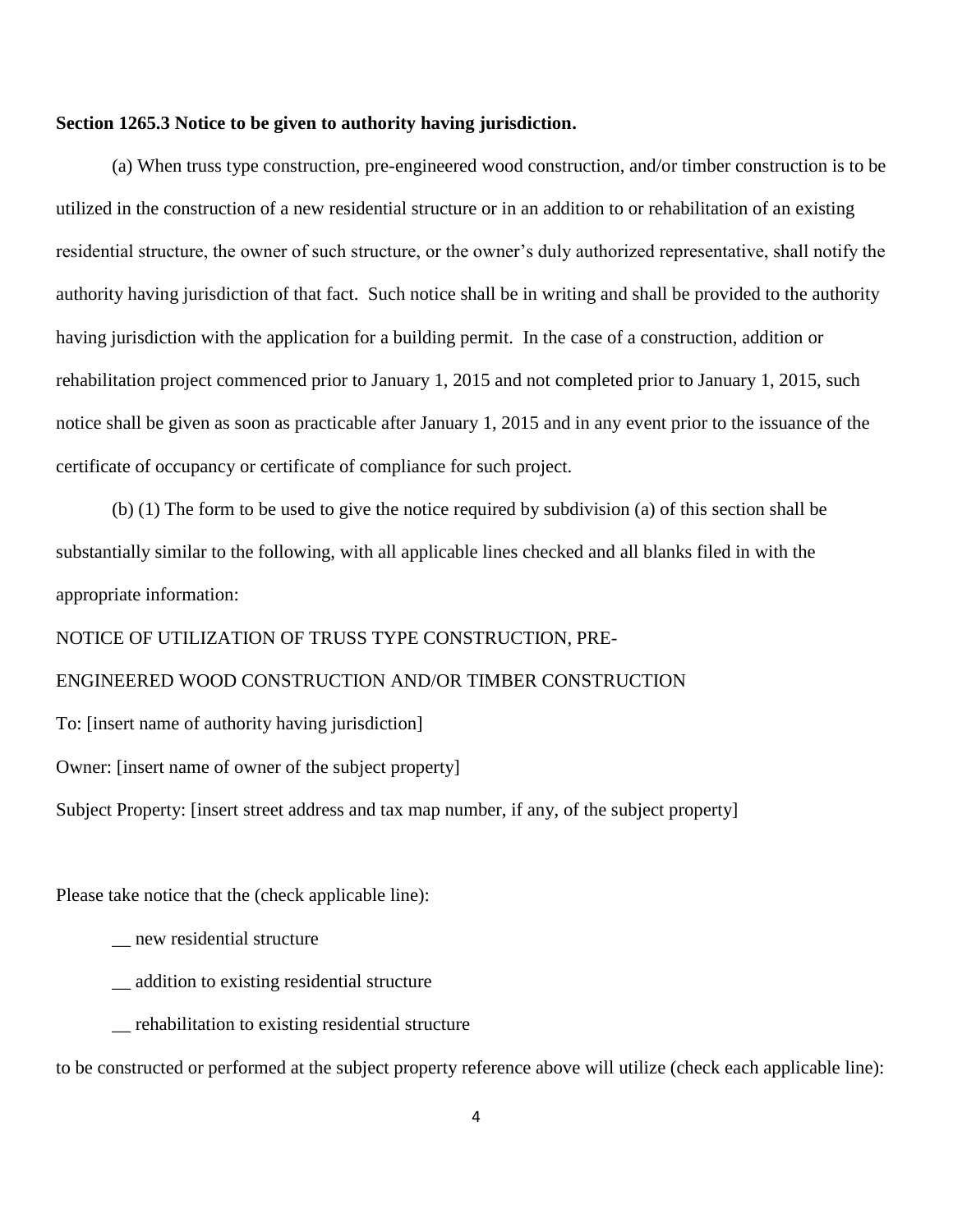\_\_ truss type construction (TT)

\_\_ pre-engineered wood construction (PW)

\_\_ timber construction (TC)

in the following location(s) (check applicable line):

\_\_ floor framing, including girders and beams (F)

 $\equiv$  roof framing  $(R)$ 

\_\_ floor framing and roof framing (FR).

Date: [insert date form is signed]

Signature: [signature of person submitting form to the authority having jurisdiction]

Name: [print or type name of person signing and submitting form]

Capacity: [insert "Owner" or "Owner's Representative" as applicable]

(2) An authority having jurisdiction shall be permitted to prescribe its own form to be used to give the notice required by subdivision (a) of this section, provided that such form requests at least same information as the form prescribed in paragraph 1 of this subdivision.

## **Section 1265.4. Sign or symbol**.

(a) Each new residential structure and each addition to or rehabilitation of an existing residential structure that utilizes truss type construction, pre-engineered wood construction and/or timber construction shall be identified by a sign or symbol in accordance with the provisions of this Part.

(b) The sign or symbol required by this Part shall by affixed to the electric box attached to the exterior of the residential structure; provided, however, that:

(1) if affixing the sign or symbol to the electric box would obscure any meter on the electric box, or if the utility providing electric service to the residential structure does not allow the sign or symbol to be affixed to the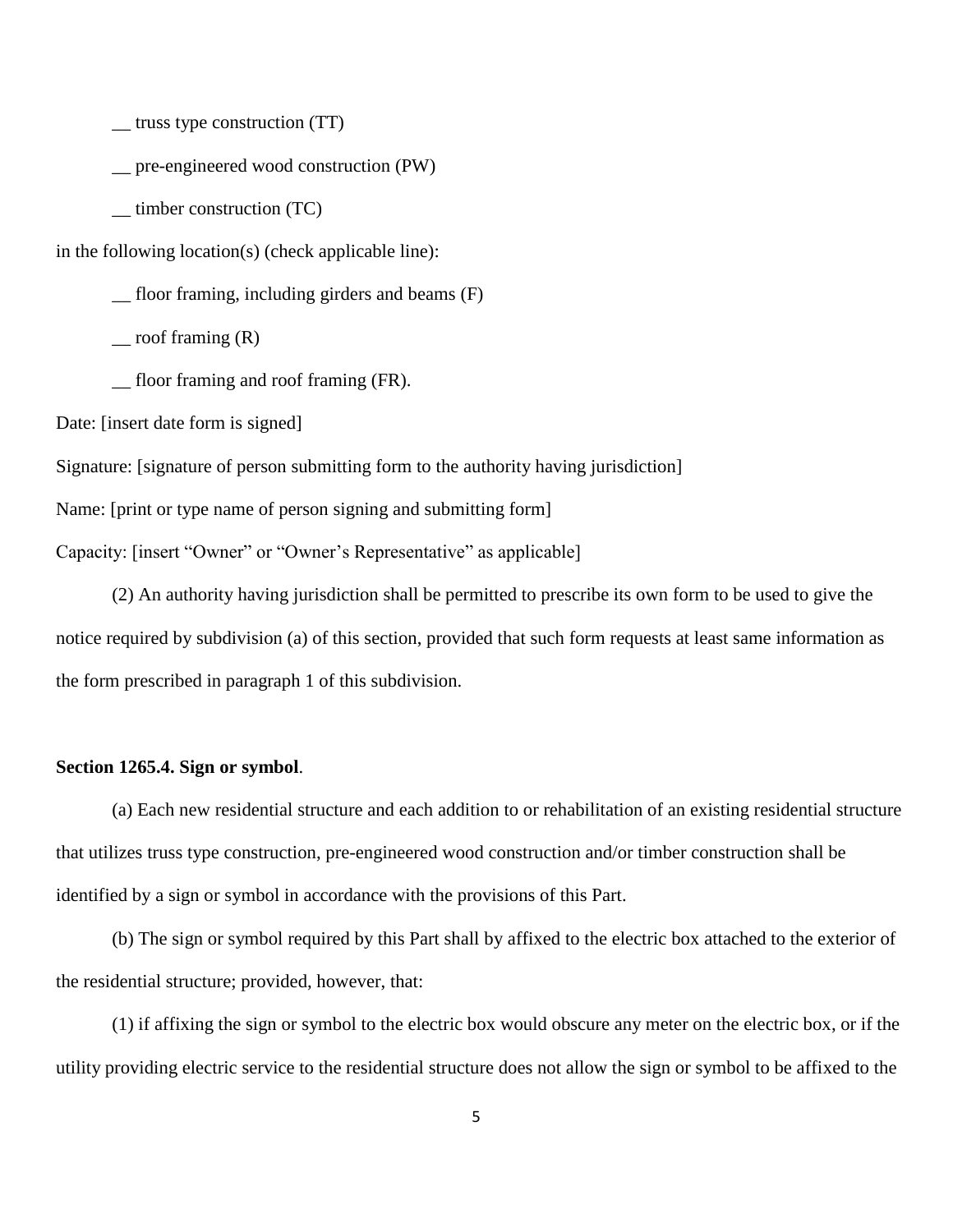electric box, the sign or symbol shall be affixed to the exterior wall of the residential structure at a point immediately adjacent to the electric box; and

(2) if no electric box is attached to the exterior of the residential structure or if, in the opinion of the authority having jurisdiction, the electric box attached to the exterior of the building is not located in a place likely to be seen by firefighters or other first responders responding to a fire or other emergency at the residential structure, the sign or symbol required by this Part shall be affixed to the exterior of the residential structure in a location approved by the authority having jurisdiction as a location likely to be seen by firefighters or other first responders responding to a fire or other emergency at the residential structure.

(c) The sign or symbol required by this Part shall be affixed prior to the issuance of a certificate of occupancy or a certificate of compliance. The authority having jurisdiction shall not issue a certificate of occupancy or certificate of compliance until the sign or symbol required by this Part shall have been affixed.

(d) The property owner shall be responsible for maintaining the sign or symbol required by this Part and shall promptly replace any such sign or symbol that is affixed to an electric box when any change or modification is made to such electric box. The property owner shall promptly replace the sign or symbol required by this Part if such sign or symbol is removed or becomes damaged, faded, worn or otherwise less conspicuous to firefighters or other first responders responding to a fire or other emergency at the residential structure. The property owner shall keep the area in the vicinity of the sign or symbol required by this Part clear of all plants, vegetation, and other obstructions that may hide or obscure such sign or symbol or otherwise cause such sign or symbol to be less conspicuous to firefighters or other first responders responding to a fire or other emergency at the residential structure.

(e) The sign or symbol indicating the utilization of truss type construction, pre-engineered wood construction and/or timber construction shall comply with the requirements of this subdivision.

6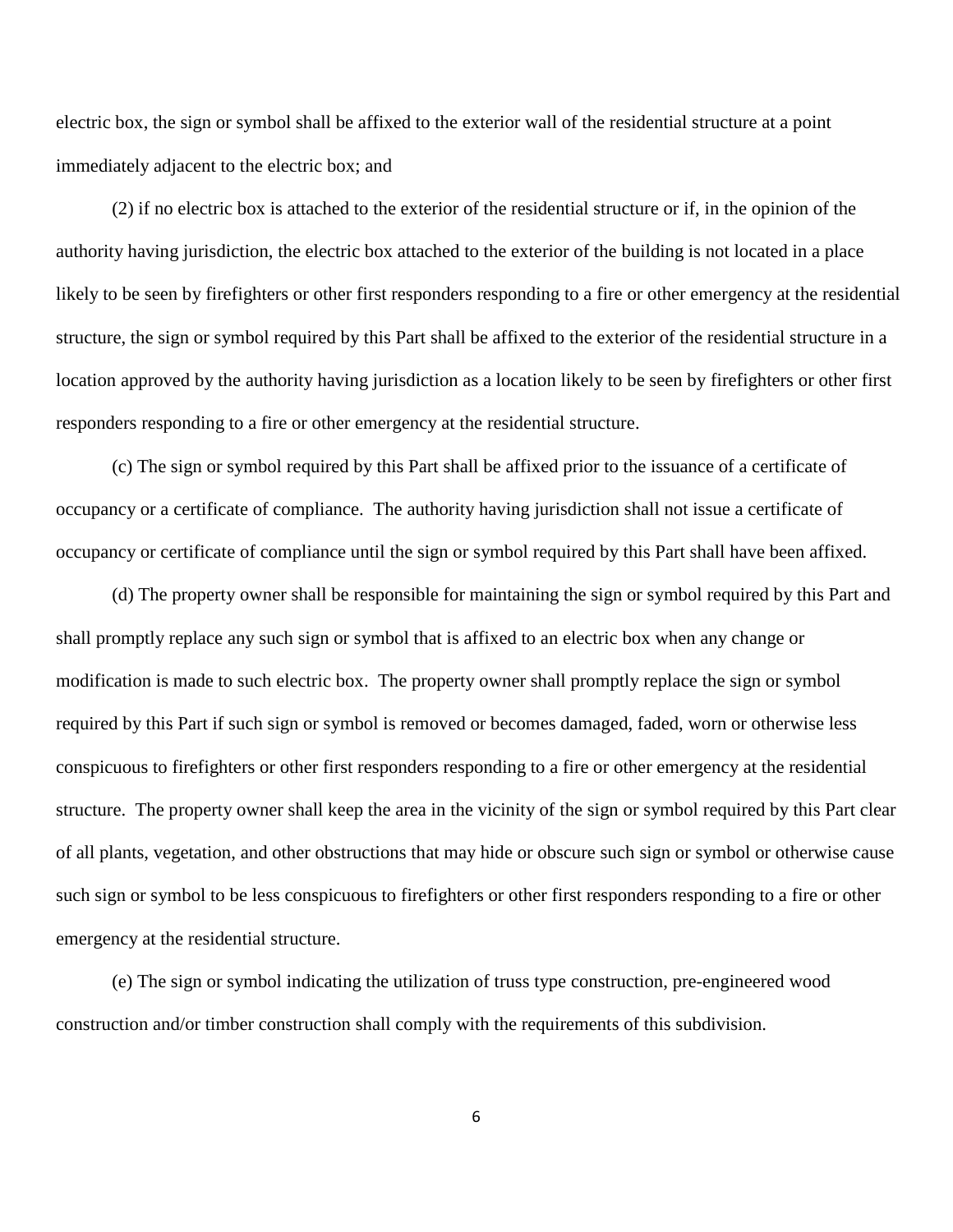(1) The sign or symbol shall consist of a circle six inches (152.4 mm) in diameter, with a stroke width of 1/2 inch (12.7 mm). The background of the sign or symbol shall be reflective white in color. The circle and contents shall be reflective red in color, conforming to Pantone matching system (PMS) #187.

(2) The sign or symbol shall be of sturdy, non-fading, weather-resistant material; provided, however, that a sign or symbol applied directly to a door or sidelight may be a permanent non-fading sticker or decal.

(3) The sign or symbol shall contain an alphabetic construction type designation to indicate the construction type of the residential structure, as follows:

(i) if the residential structure is subject to the provisions of the RCNYS, the construction type designation shall be "V" and

(ii) if the residential structure is subject to the provisions of the BCNYS, the construction type designation shall be "I", "II", "III", "IV" or "V" to indicate the construction classification of the structure under section 602 of the BCNYS.

(4) The sign or symbol shall contain an alphabetic location designation to indicate the locations(s) containing truss type construction, pre-engineered wood construction and/or timber construction structural components, as follows:

(i) "F" shall mean floor framing, including girders and beams;

(ii) "R" shall mean roof framing; and

(iii) "FR" shall mean floor framing and roof framing.

(5) The construction type designation shall be placed at the 12 o'clock position of the sign or symbol, over the location designation, which shall be placed at the six o'clock position of the sign or symbol.